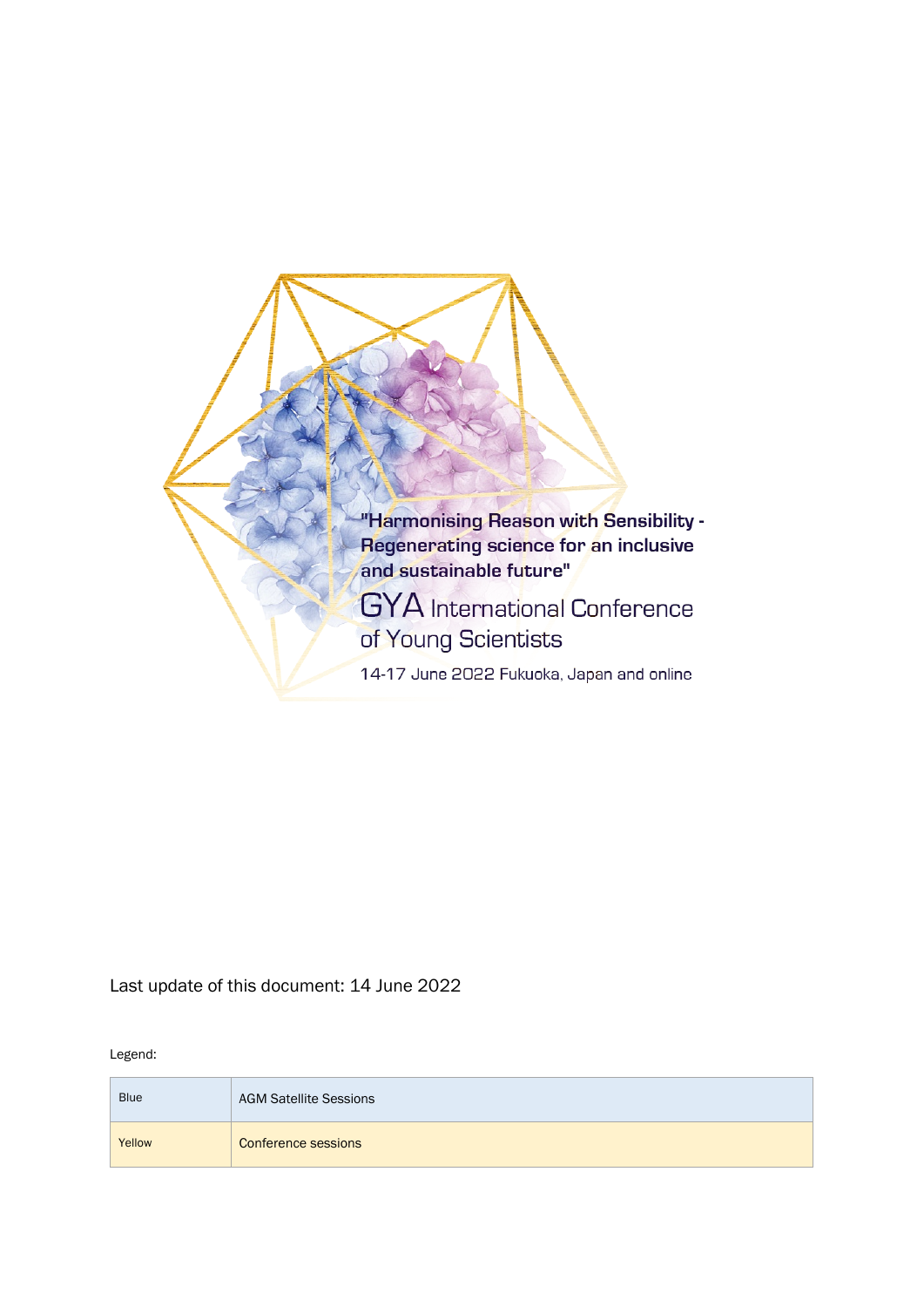## Conference Programme and AGM Satellite Sessions

All sessions in chronological order

For session descriptions and speaker profiles please go to [https://conference.globalyoungacademy.net](https://conference.globalyoungacademy.net/)

| 27 May<br>12:00-13:30<br><b>UTC</b>  | GYA Public Satellite Session: At-Risk Scholars Initiative<br>If scholars have to flee their countries, how can their knowledge be<br>preserved?<br>Meeting Link: https://meet.google.com/gbm-bcfo-xdm                                                                                                                 |
|--------------------------------------|-----------------------------------------------------------------------------------------------------------------------------------------------------------------------------------------------------------------------------------------------------------------------------------------------------------------------|
| 03 June<br>12:00-13:00<br><b>UTC</b> | GYA Public Satellite Session: Trust in (Young) Scientists<br>SCISO - Behind the Scenes of a Project<br>Meeting Link: Zoom Meeting (Meeting ID: 899 2806 9652   Passcode: 431571)                                                                                                                                      |
| 13 June<br>08:00-11:00<br><b>UTC</b> | Science Advice workshop<br>Registration required. Limited to members / alumni and local invitees.                                                                                                                                                                                                                     |
| 14 June<br>08:00-09:00<br><b>UTC</b> | <b>Conference Opening</b>                                                                                                                                                                                                                                                                                             |
| 14 June<br>09:00-09:30<br><b>UTC</b> | Introduction to GYA for Conference participants                                                                                                                                                                                                                                                                       |
| 15 June<br>08:00-09:30<br><b>UTC</b> | Panel<br>Aiming to build a social system that promotes citizen science<br>Panelists:<br>Akihiro Kishimura (Kyushu University)<br>• Lissette Lorenz (Cornell University)<br>• Asami Oue (Fukuoka University)<br>Masaki Nakamura (Osaka University)<br>$\bullet$<br>Ryoji Noritake (Health and Global Policy Institute) |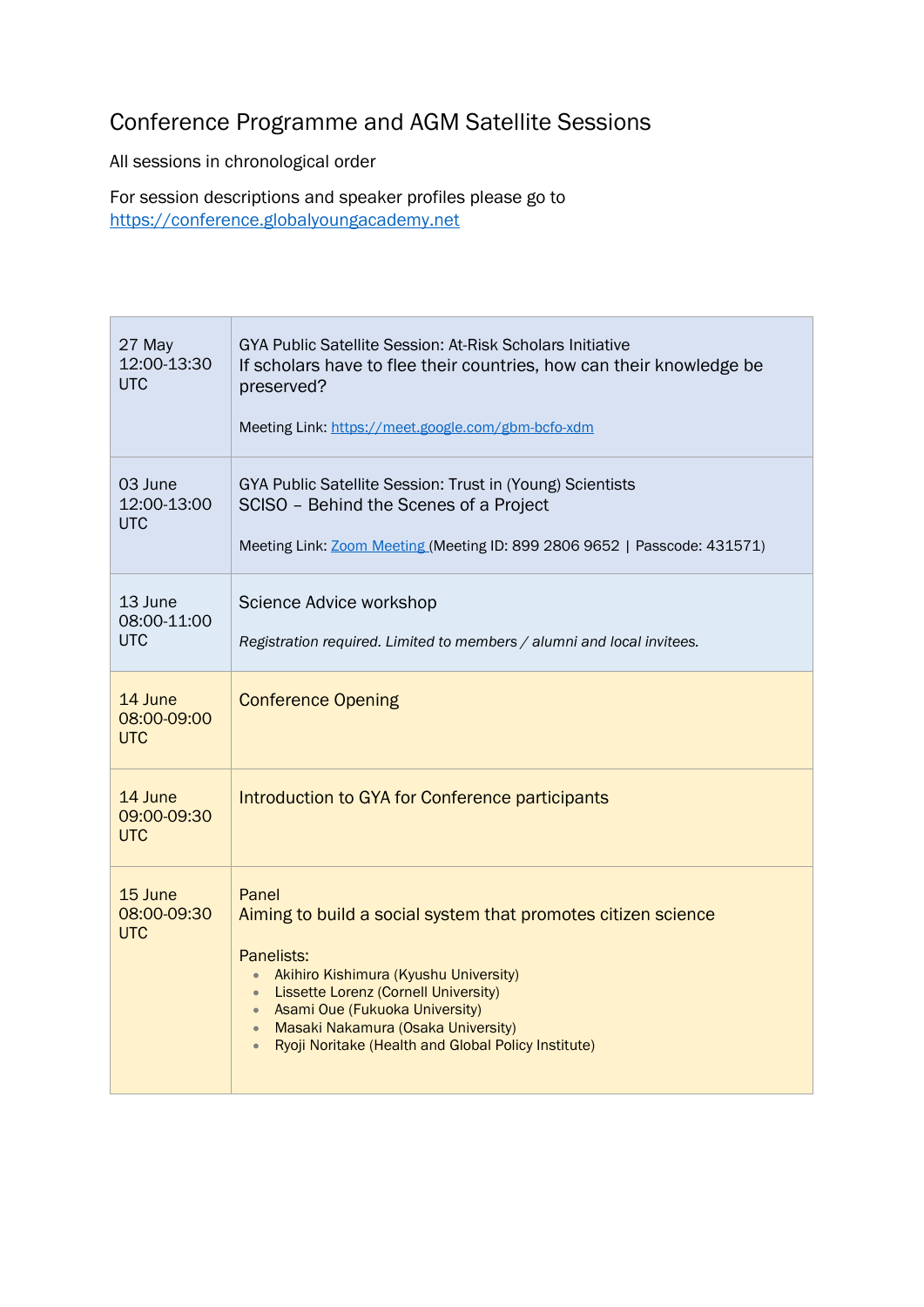| 15 June<br>10:00-11:30<br><b>UTC</b> | <b>Plenary Session</b><br>Universities in Society: To be a public platform for realizing a<br>sustainable and inclusive society<br>Speakers:<br>Oriza Hirata (Professional College of Arts and Tourism)<br>Connie Nshemereirwe (Past GYA Co-Chair, independent science and policy<br>facilitator)<br>Takeru Sakai (Kyushu University)<br>$\bullet$<br>Michael Saliba (GYA Co-Chair, University of Stuttgart)<br>$\bullet$<br>Juichi Yamagiwa (Research Institute for Humanity and Nature)<br>$\bullet$<br>Moderator:<br>Anindita Bhadra (Past GYA Co-Chair, Indian Institute of Science Education and<br>Research Kolkata) |
|--------------------------------------|----------------------------------------------------------------------------------------------------------------------------------------------------------------------------------------------------------------------------------------------------------------------------------------------------------------------------------------------------------------------------------------------------------------------------------------------------------------------------------------------------------------------------------------------------------------------------------------------------------------------------|
| 16 June<br>08:00-09:30<br><b>UTC</b> | Workshop<br>Find your inner sensibility and experience creativity $\sim$ Harmonizing<br>Reason with Sensibility with Science Fiction prototyping $\sim$<br>Moderators:<br>Dojin Miyamoto (Writer)<br>Yoko Shimpuku (Hiroshima University)<br>Registration required. Limited to members / alumni and local invitees.                                                                                                                                                                                                                                                                                                        |
| 16 June<br>10:00-11:30<br><b>UTC</b> | <b>Plenary Session</b><br>How might we contribute better to the society through harmonizing<br>reason with sensibility?<br>Speakers:<br>Cristina Blanco Sío-López (Ca' Foscari University of Venice)<br>$\bullet$<br>Rob Jenkins (University of York)<br>$\bullet$<br>Mitsunobu Kano (Okayama University)<br>$\bullet$<br>Sandra López Verges (Gorgas Memorial Institute for Health Studies)<br>$\bullet$<br>Dennis Sherwood (The Silver Bullet Machine Manufacturing Company Limited)<br>$\bullet$<br>Moderator:<br>• Yoko Shimpuku (Hiroshima University)                                                                |
| 17 June<br>08:00-09:30<br><b>UTC</b> | <b>Conference Closing</b><br>Speech by Motoko Kotani, President-elect, International Science Council<br><b>Closing Conference Statement release</b><br>$\bullet$                                                                                                                                                                                                                                                                                                                                                                                                                                                           |